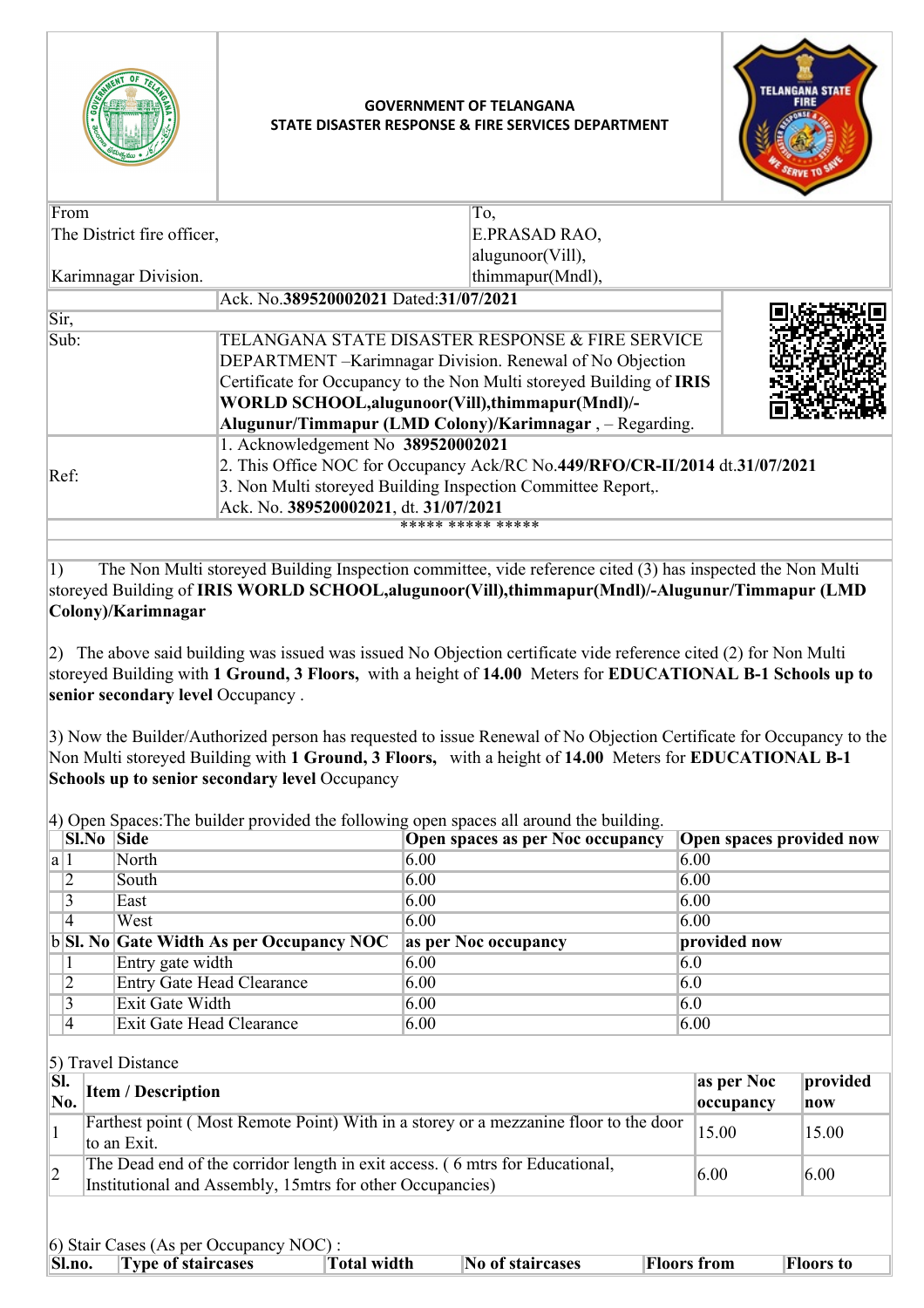|   | Intern<br>lcases<br>на<br>$\mathbf{a}$ | --<br><b>1.10</b> | t na | --<br>errace |
|---|----------------------------------------|-------------------|------|--------------|
| ► | $\blacksquare$<br>ırcases<br>·⊢v<br>на | --<br>.           | ΠС   | ௱<br>errace  |

| (7) Means of Escape Floor Wise Details :                              |              |                 |                        |                                            |                     |               |  |
|-----------------------------------------------------------------------|--------------|-----------------|------------------------|--------------------------------------------|---------------------|---------------|--|
| <b>Sl.no Floor</b><br><b>Buil-up Area</b><br><b>Type of Occupancy</b> |              |                 |                        | <b>Occupan Means of escape required as</b> | <b>Means escape</b> |               |  |
|                                                                       | type         | in Sq.Mtrs      |                        | t Load                                     | per Occupancy NOC   | available now |  |
|                                                                       | Groun        |                 | <b>EDUCATIONAL B-1</b> |                                            |                     |               |  |
|                                                                       |              | 860.05          | Schools up to senior   | 215.00                                     | 4.30                | 10.00         |  |
|                                                                       | d            |                 | secondary level        |                                            |                     |               |  |
|                                                                       | 1st<br>Floor | 860.05          | <b>EDUCATIONAL B-1</b> | 215.00                                     | 4.30                | 8.00          |  |
| 2                                                                     |              |                 | Schools up to senior   |                                            |                     |               |  |
|                                                                       |              |                 | secondary level        |                                            |                     |               |  |
|                                                                       | 2nd          | 860.05<br>Floor | <b>EDUCATIONAL B-1</b> |                                            |                     |               |  |
| $\vert$ 3                                                             |              |                 | Schools up to senior   | 215.00                                     | 4.30                | 8.00          |  |
|                                                                       |              |                 | secondary level        |                                            |                     |               |  |
|                                                                       | 3rd<br>Floor | 860.05          | <b>EDUCATIONAL B-1</b> |                                            |                     |               |  |
| 14                                                                    |              |                 | Schools up to senior   | 215.00                                     | 4.30                | 8.00          |  |
|                                                                       |              |                 | secondary level        |                                            |                     |               |  |

8) Fire Shaft as per Occupancy NOC:

9) Floor Wise details of Fire Fighting Installations:

| 0 I             | Sl.n Floor<br><b>Details</b> | Fire<br><b>Extinguish</b><br>er | Hose<br>Reel | <b>Automatic</b><br><b>Sprinklers System</b> | <b>Manually Operated Electronic</b><br><b>Fire Alarm System</b> | <b>Automatc detection and</b><br>alarm system |
|-----------------|------------------------------|---------------------------------|--------------|----------------------------------------------|-----------------------------------------------------------------|-----------------------------------------------|
|                 | Ground 5.00                  |                                 | 1.00         | 0.00                                         | 0.00                                                            | 0.00                                          |
| $\overline{2}$  | 1st Floor $5.00$             |                                 | 1.00         | 0.00                                         | 0.00                                                            | 0.00                                          |
| $\vert 3 \vert$ | 2nd<br>Floor                 | 5.00                            | 1.00         | 0.00                                         | 0.00                                                            | 0.00                                          |
| 14              | 3rd<br>Floor                 | 5.00                            | 1.00         | 0.00                                         | 0.00                                                            | 0.00                                          |

10) Fire Fighting Installations As per Occupancy NOC :

| <b>Fire Fighting System.</b>                                                                    | <b>Required As</b><br>per<br>Occupancy<br>NOC | Provided |
|-------------------------------------------------------------------------------------------------|-----------------------------------------------|----------|
| Fire Extinguishers                                                                              | 32                                            | 32       |
| First Aid Hose Reel                                                                             | 8                                             | 8        |
| Down Comer                                                                                      |                                               |          |
| Manually Operated Electronic Fire Alarm Systems                                                 | $\overline{8}$                                | 8        |
| Terrace Tank over Respective Tower Terrace in Litres                                            | 25000                                         | 25000    |
| Pump Capacity in LPM at the Terrace Tank Level with Minimum Pressure of 3.5<br>$\text{kg/cm}^2$ | 900                                           | 900      |

11). The Non Multi storeyed Building Inspection Committee have reported that the Management has provided the Fire Safety Measres and there is no deficiencies.

12. **Remarks :**

As per the recommendation of Sfo Karimnagar and Adfo Gajwel (FAC) of Adfo Karimnagar Division, it is approved for issue of Renewal of Occupancy NOC.

13) In view of the above and as per recommendations of the Non Multi storeyed building inspection Committee, the Renewal of No Objection Certificate for occupancy is issued to Non Multi storeyed Building with **IRIS WORLD SCHOOL,alugunoor(Vill),thimmapur(Mndl)/-Alugunur/Timmapur (LMD Colony)/Karimnagar**

with a height of **14.00** Meters for **EDUCATIONAL B-1 Schools up to senior secondary level** Occupancy subject to the following conditions

| $ \overline{S}$ | No Builder and Management Body | Occupant | Management Body and fire and security<br>personnel                       |
|-----------------|--------------------------------|----------|--------------------------------------------------------------------------|
|                 | -a) All the fire protection    |          | All the escape/exit roots shall  All the occupants must know the correct |